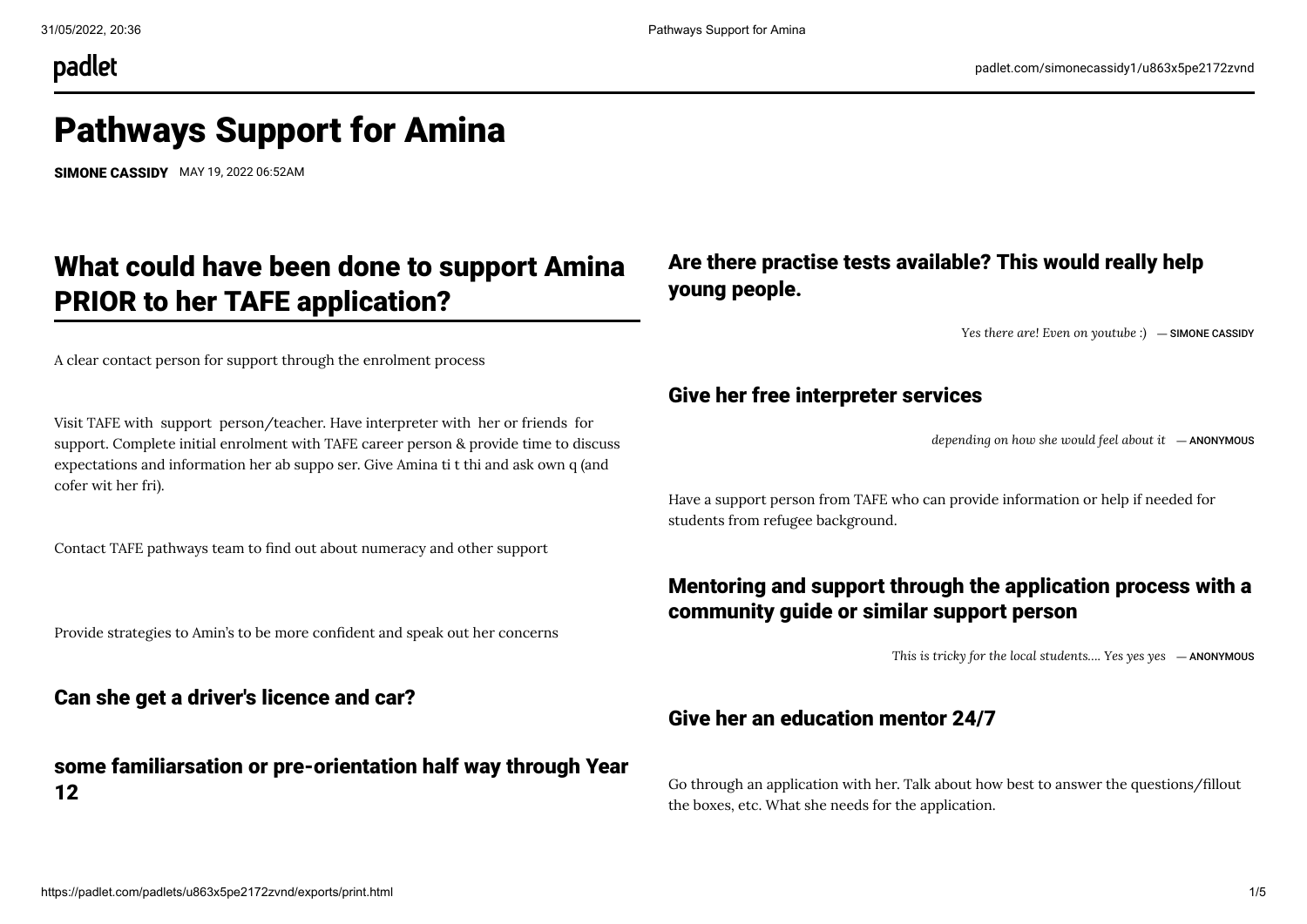Contact the TAFE on her behalf to explain circumstances and need for extra support from TAFE. Ask who she can contact who can provide her the support she needs and pass this onto Amina.

*Because of privacy laws that may not be possible unless Aminah sends them an email allowing another person to lease on her behalf.* ― ANONYMOUS

School teacher could pathway support before she exit the school.

#### Course and job adviser needed

Encourage her to get more forms of ID

#### Listen to her and ask the right questions

There should be someone available to her from her school during January as this is the time when people are applying for courses and having these types of challenges

#### Identify academic needs and address them.

She could have been given further details about the prerequisites and then supported in the process.

Try and remove some of those barriers before she starts her studies at TAFE

#### 31/05/2022, 20:36 Pathways Support for Amina

Clearer communication about application process and TAFE Student Support contact details provided to Amina

To show her how to apply for courses Understand requirement

The TAFE should have explained why she wasn't successful.

# Organise a meeting with the TAFE like an orientation before January to seek support.

#### More info re her skills

How to ask questions about info received

School teachers could provide her pathway support before exiting the school.

# A 'transition' teacher could help prepare Amina for the entry to TAFE

Help her to understand the system

*Training for TAFE admin staff on supporting enquirers from refugee backgrounds* ― ANONYMOUS

*agree!* ― ANONYMOUS

#### Contact the Tafe and do advocacy for her

#### Pre-identify potential barriers and remove them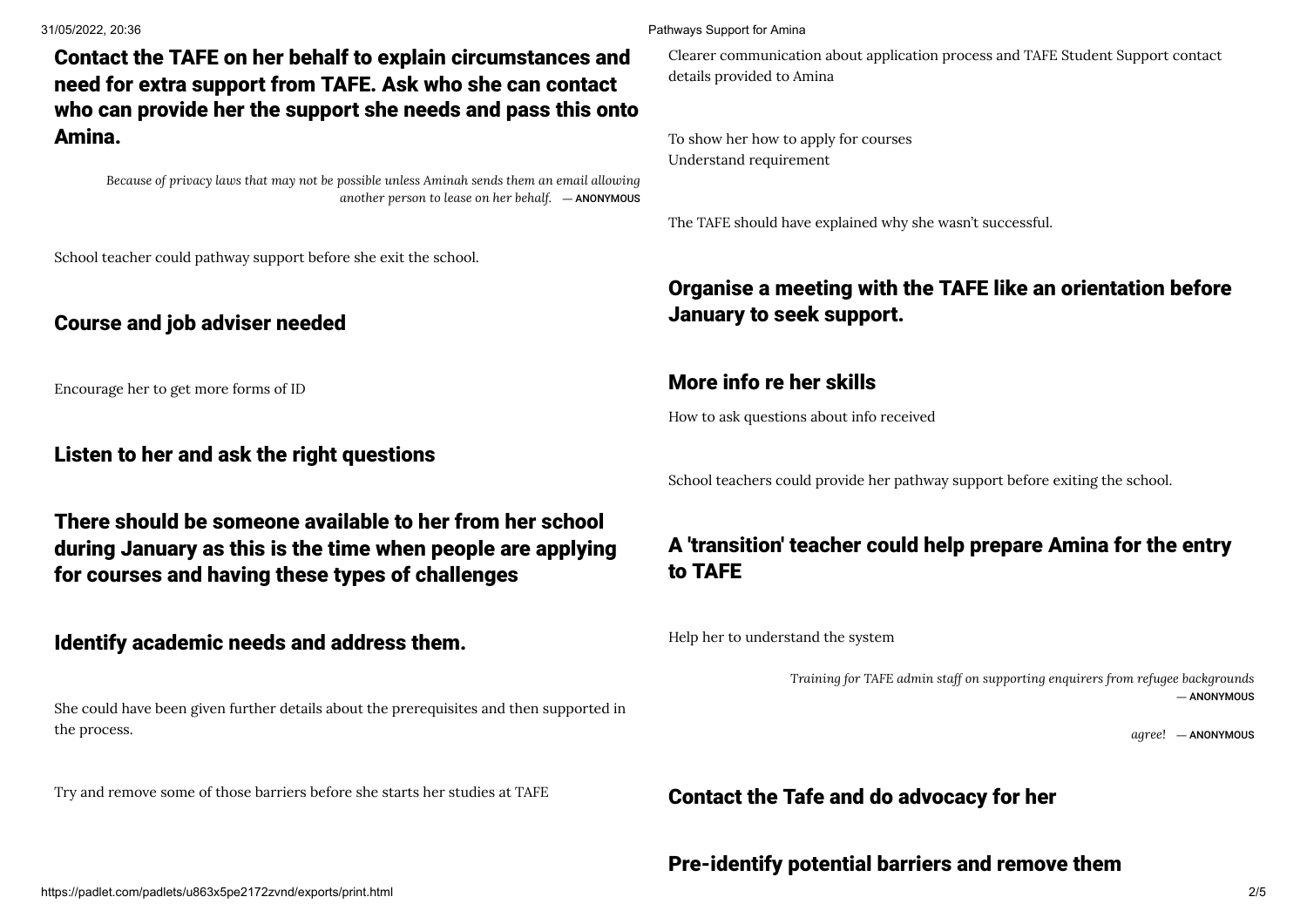# What can be done NOW to address Amina's immediate needs?

Classsroom teacher to support her to reapply

Link with other young people transitioning from school to TAFE

Find out exactly what her immediate needs actually are. Her access to transport, finances, etc. Does she know how to use public transport if required. How to navigate the internet.

#### Scholarship and financial counselling

# **Scholarship**

Scholarship for education support

#### Can numeracy/literacy course be done simultaneously

How low is her level of Lit/mum?

#### Finances?

Attend a community hub that offers numeracy

### Help her get some more i.d. And explore her options for courses.

31/05/2022, 20:36 Pathways Support for Amina

*Absolutely- an immi card would be extremely helpful here.* ― [SIMONE CASSIDY](https://padlet.com/simonecassidy1)

Find her some Numeracy support to develop her skills in this area.

*Hopefully before the Numeracy course AND during the Numeracy course* ― ANONYMOUS

Assist her through to get her new ID

Provide reassurance, support for her wellbeing

*Very true - Amina feels disheartened and needs support in this regard.* ― [SIMONE CASSIDY](https://padlet.com/simonecassidy1)

*agree!* ― ANONYMOUS

*To help her build her self confidence is really important.* ― ANONYMOUS

# Identify what are the standards for literacy and numeracy are for TAFE entry.

*Gave practise sessions* ― ANONYMOUS

Find alternative courses closer to her from other providers

Push in support to prepare for Literacy and Numeracy test at TAFE

Support her to make new ID's

Working out a travel plan (car pool?)

*Very creative idea!* ― [SIMONE CASSIDY](https://padlet.com/simonecassidy1)

https://padlet.com/padlets/u863x5pe2172zvnd/exports/print.html 3/5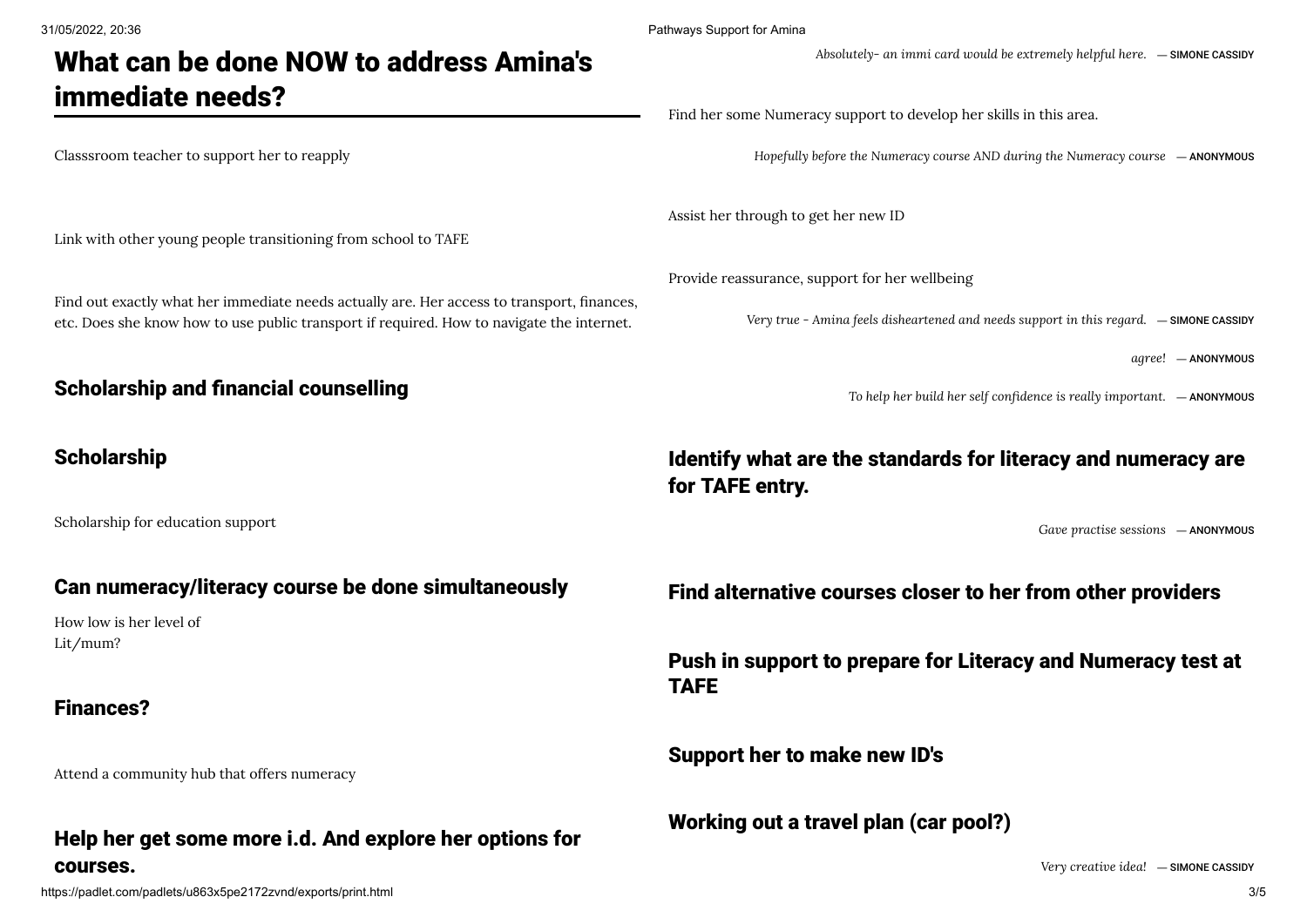Support for ID docs

support for new identification documents

# What else would you like to know in order to support Amina?

Special Equity Access System? ( is that the correct title and is it available at all tertiary insitutions?)

if Amina isn't enrolled, will she have access to advocacy?

What her aims and goals are. What will she actually 'allow' herself to take on. (Family considerations...)

### Each Tafe should have a refugee and asylum seekers' support worker

*Totally agree with this!!* ― ANONYMOUS

What supports are available from the TAFE both initially but also throughout the course.

What supports are available for transport? What would Amina feel comfortable with for short term as well as long term as her needs change.

Set up peer program

What support services are in her area. Can we connect her with a financial counsellor?

# Some TAFEs have Success Coaches to advise and help students attain goals-once they become students that is.

Are there any other young people in the area who have experienced similar pathway

Prepare a clear pathway, step by step plan

Any translation services needed for any aspects of application documentation or process?

Are her four siblings in her care? Does she have support with this so that she can devote time to her studies?

*In Amina's case, most of her siblings are older and working :)* ― [SIMONE CASSIDY](https://padlet.com/simonecassidy1)

What are the equity policies for these cases?

#### Mentoring

Make connections with the case worker and RMP workers to support together.